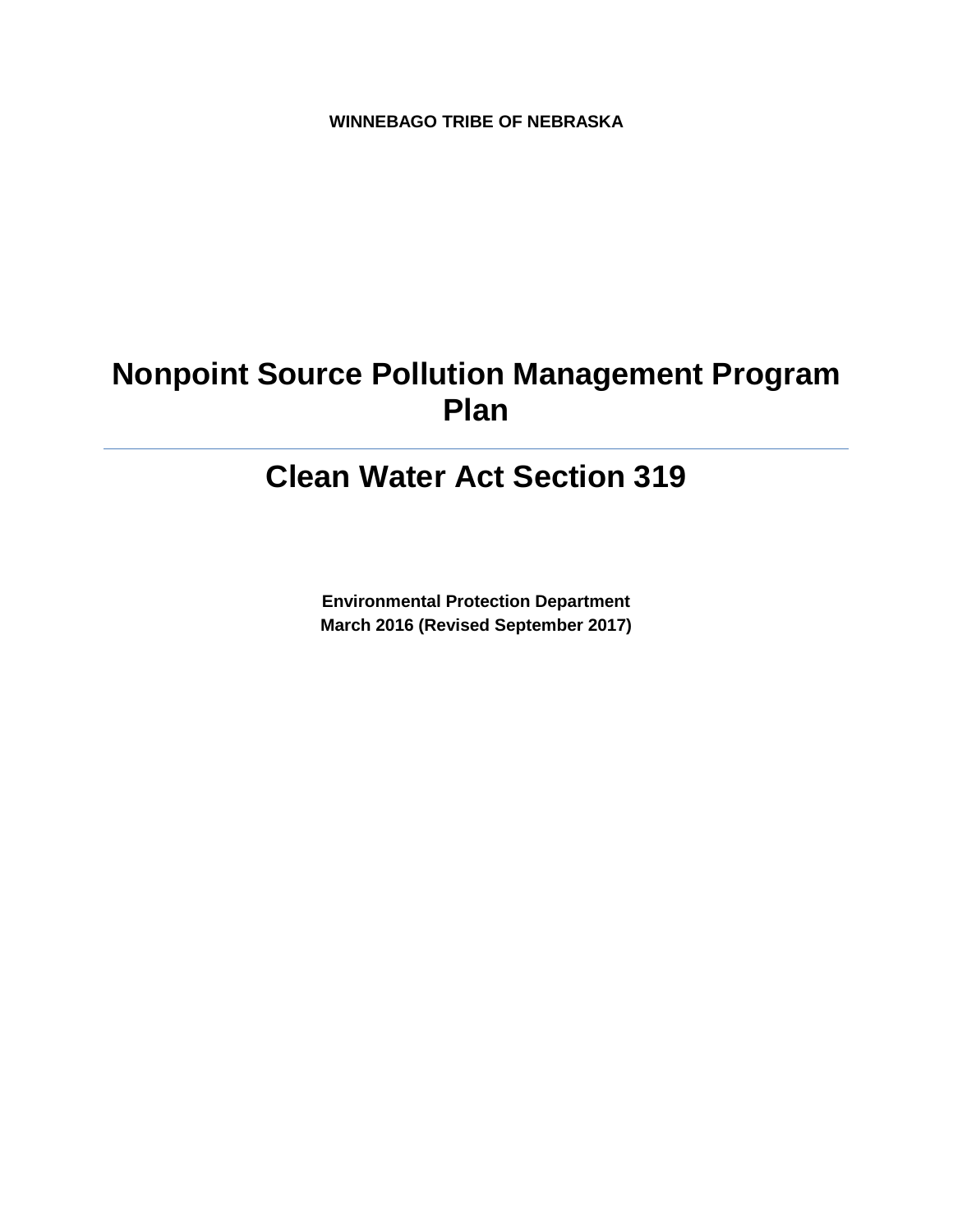# **Contents**

| <b>Section</b>                                                  |                            |         |  |  | Page           |
|-----------------------------------------------------------------|----------------------------|---------|--|--|----------------|
| Overview                                                        |                            |         |  |  | $\overline{2}$ |
| Introduction                                                    |                            |         |  |  | 3              |
| <b>Management Program Summary</b><br>$\mathbf{r}$               |                            |         |  |  | 3              |
| <b>Management Program Description</b><br>$\mathbf{r}$           |                            |         |  |  | 5              |
| Table 1. General Program Milestones                             |                            |         |  |  | 5              |
| Table 2. NPS Categories Per Watershed                           |                            |         |  |  | 6              |
| Table 3. Reservation Waters' Levels of Impairment.              |                            |         |  |  | $\overline{7}$ |
| Selection of Best Management Practices                          | $\sim 10$                  |         |  |  | 8              |
| Category: Agriculture .<br>$\sim$ 100 $\pm$                     | and the state of the state |         |  |  | 9              |
| Category: Hydromodification . The category: Hydromodification . |                            |         |  |  | 12             |
| Category: Urban Runoff/Residential.                             |                            |         |  |  | 13             |
| Category: Construction Fig. 2016. The Category: Construction    |                            |         |  |  | 14             |
| Category: Silviculture.                                         | $\mathbf{r}$               |         |  |  | 15             |
| Public Notice.                                                  |                            |         |  |  | 16             |
| References/Source of Information<br>$\mathbf{r}$                |                            |         |  |  | 17             |
| Appendix A: Definitions                                         |                            |         |  |  | 18             |
| Appendix B: Acronyms                                            | $\bullet$                  | $\cdot$ |  |  | 19             |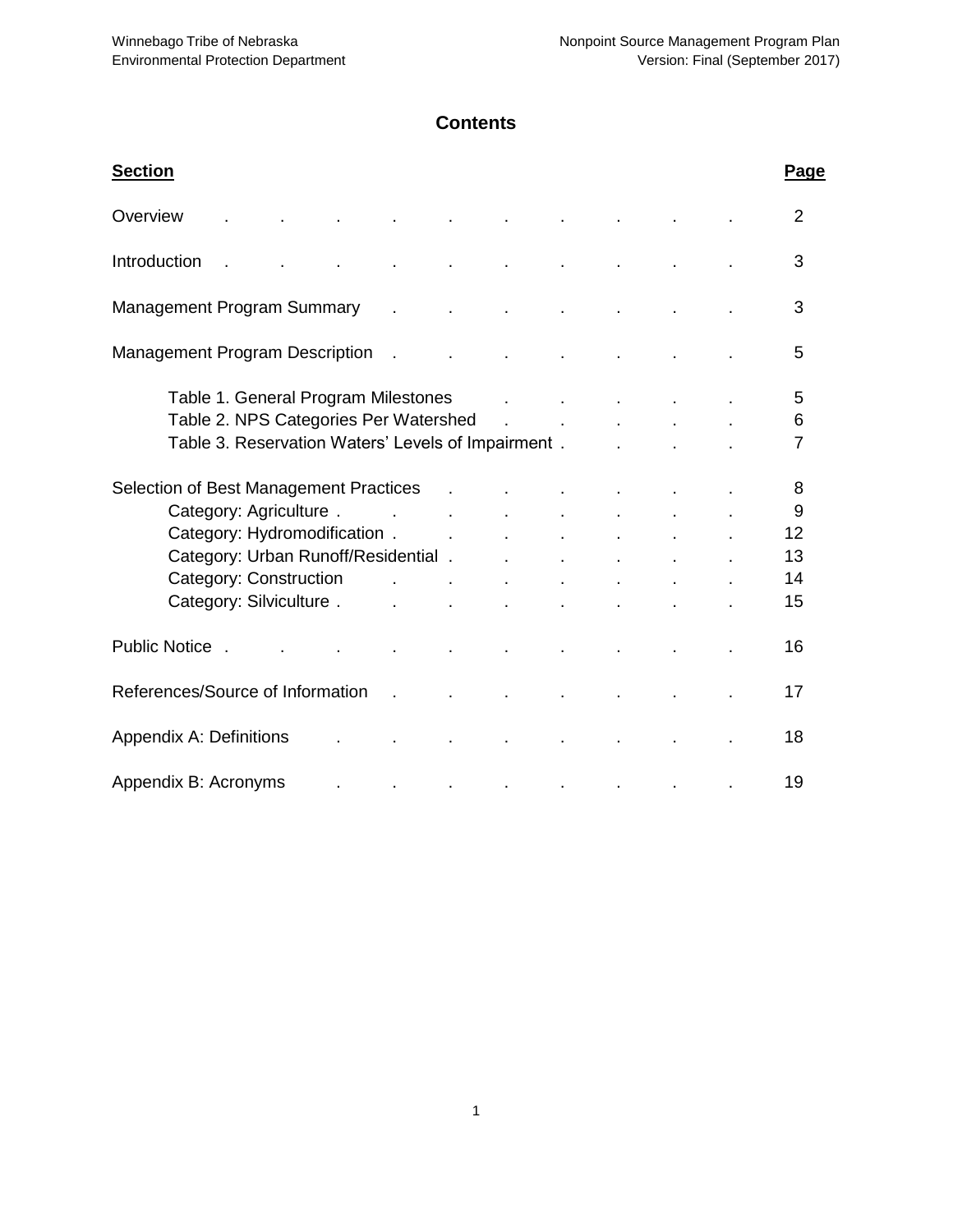#### **Overview Section**

The Winnebago Tribe of Nebraska was established by the Treaty of March 8, 1865. The Tribal Council governs the Tribe and consists of a Chairman/Chairwoman, Vice-Chairman/Vice-Chairwoman, Secretary, Treasurer and five other members. Constitution and By-Laws were established according to the Act of Congress, dated June 18, 1934 (48 Stat. 984). The Constitution applies to the territory embraced in the Winnebago Reservation in Nebraska, as the same as described by the Treaty of March 8, 1865 (14 Stat. 671) and twenty sections included in the strip purchased in Nebraska for Wisconsin Winnebagos (18 Stat. 170, June 22, 1874) and such lands as may be added thereto by Congress or by the Tribe or affirmation of the title to lands through the courts to the Tribe, except as otherwise provided by law.

In 1986, the Winnebago Tribe established jurisdiction in the area of its legal system. The Tribal Court System exists to resolve civil conflicts and to enforce the criminal law in a just and equitable manner. The Tribal Court holds general jurisdiction for the Winnebago Tribe of Nebraska.

The Reservation lies within the Missouri River Basin and Elkhorn River Basin. The Missouri River Basin contains the Blackbird-Soldier Watershed (HUC: 10230001) along the eastern side of the Reservation and the Elkhorn River Basin contains the Logan Watershed (HUC: 10220004) along the west side. All waterbodies located on the Reservation are mainly located within these two watersheds. Total miles of creeks are approximately 486 miles broken down into 105 miles of primary and 381 miles of intermittent, 7.5 miles of the Missouri River, 3680 acres of freshwater wetlands and sporadically dispersed small lakes and ponds. Creeks are classified as low gradient muddy bottom streams. All creeks contained within both watersheds suffer degradation from nutrients and E. coli. Many creeks suffer moderate impacts due to agricultural activities, mainly non-irrigated crop production, livestock grazing and hydromodification, mainly streambank erosion and removal of riparian vegetation. Ceremonial water is drawn from natural springs and individuals, both young and old, enjoy fishing from the major creeks, ponds and the Missouri River.

The Winnebago Tribe of Nebraska Reservation (hereafter, the Reservation) covers approximately 113,000 acres in northeastern Nebraska and 1800 acres in northwestern Iowa. Approximately one third of the Reservation acreage is owned by the Tribe and individual tribal members with the remaining acreage owned by non-tribal individuals.

The Reservation is checkerboard in nature and dominated by agricultural activities. The Tribe has major concerns about the misuse of pesticides, proper maintenance and operation of concentrated animal feed operation facilities, nutrient runoff from fertilizer application and improper livestock grazing. Lack or dwindling buffer strips of natural vegetation and increased encroachment of row crop planting have increased the occurrence and severity of bank erosion. This erosion results in decreased bank stability, channel alteration, decreased flow rates,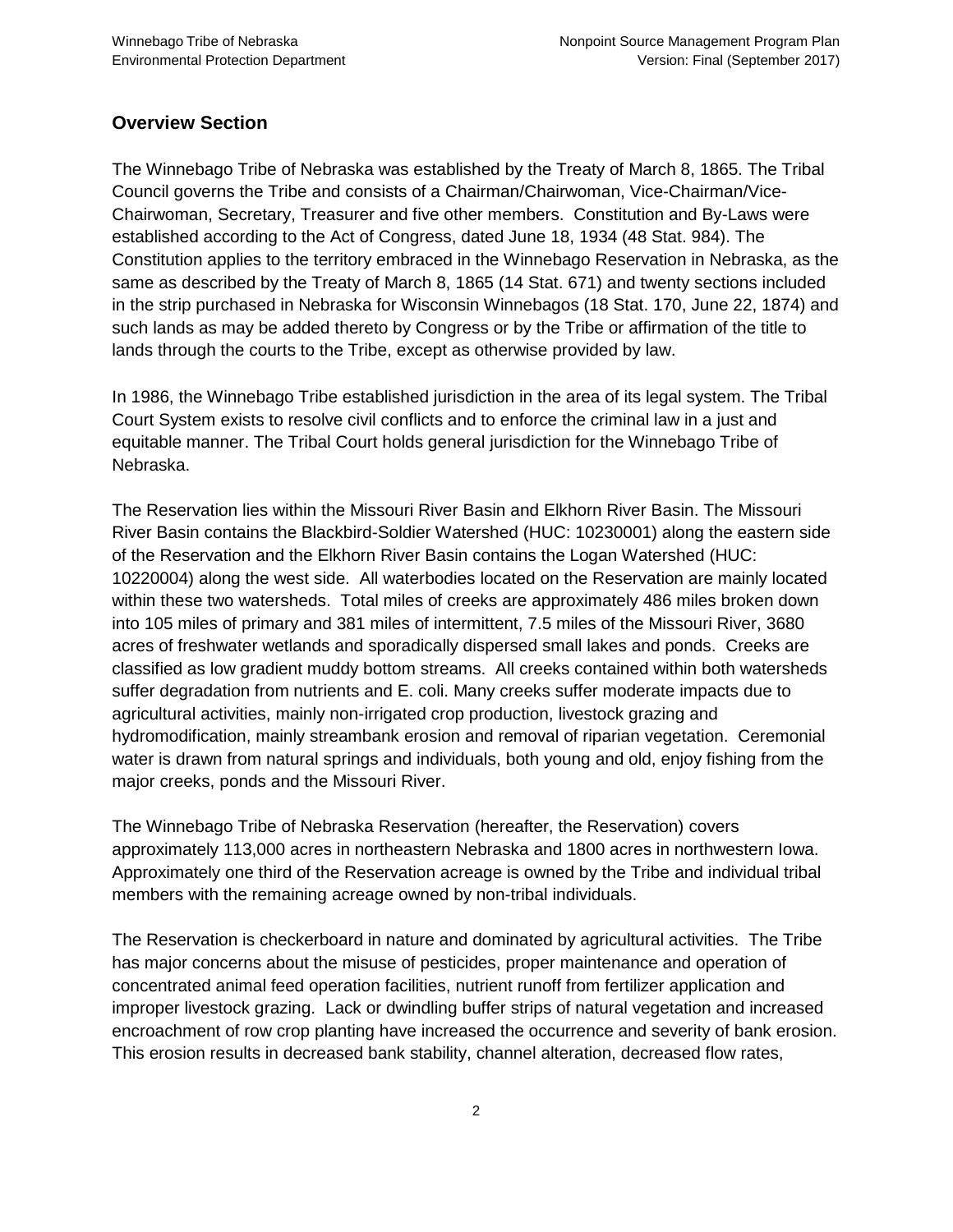increased turbidity levels and increased sediment loading. All which can potentially degrade the quality of surface water on the Reservation.

# **Introduction**

The Winnebago Tribe is very concerned about the condition of the natural environment and how that condition affects human health and the ecosystem. The overall goal of the Winnebago Tribe is to determine the condition of the natural environment and protect the health and welfare of tribal members and other individuals residing within the exterior boundaries of the Reservation. The implementation of a Nonpoint Source Pollution Management Program provides the Tribe a means of addressing currently identified nonpoint sources of pollution by means of coordination among tribal departments, local villages, state and federal agencies, agricultural entities and private landowners in the implementation of identified Best Management Practices (BMPs) and the prevention of future nonpoint source pollution problems and advocates for long-term watershed protection. This goal will be accomplished within the exterior boundaries of the Reservation by the focusing on the following objectives:

- Conduct community education and outreach;
- Project Monitoring (pre and/or post project);
- Form a Nonpoint Source Task Force of stakeholders to include but not limited to private landowners, farmers/ranchers, private citizens and Tribal, local villages, County and State governmental officials;
- Develop a Watershed-based Plan;
- Revise Land Lease Agreements to better promote Best Management Practices (BMPs);
- Implement local and watershed BMPs:
- Evaluate creeks according to Proper Functioning Condition (PFC); and
- Establish Tribal, local and County ordinances in coordination with local USDA and NRCS branches.

### **Management Program Summary**

The Tribe's Environmental Protection Department (EPD) of Physical Resources manages the Nonpoint Source Pollution Management Program. The staff responsible for implementation of the Nonpoint Source Pollution Management Program activities maintains constant contact with the Tribal Council via the Tribal Council Environmental Liaison. The Tribal Council maintains ultimate decision making powers concerning nonpoint pollution management. Tribal documents that assist in guiding their decisions may include but not limited to the following:

- State of Nebraska Forestry Report;
- Winnebago Tribal Code, Title 1, Court Rules Article 1: Preliminary Provisions, 1-102: Territorial Jurisdiction;
- Winnebago Tribal Code, Title 8, Court Rules Article 2: Water Management;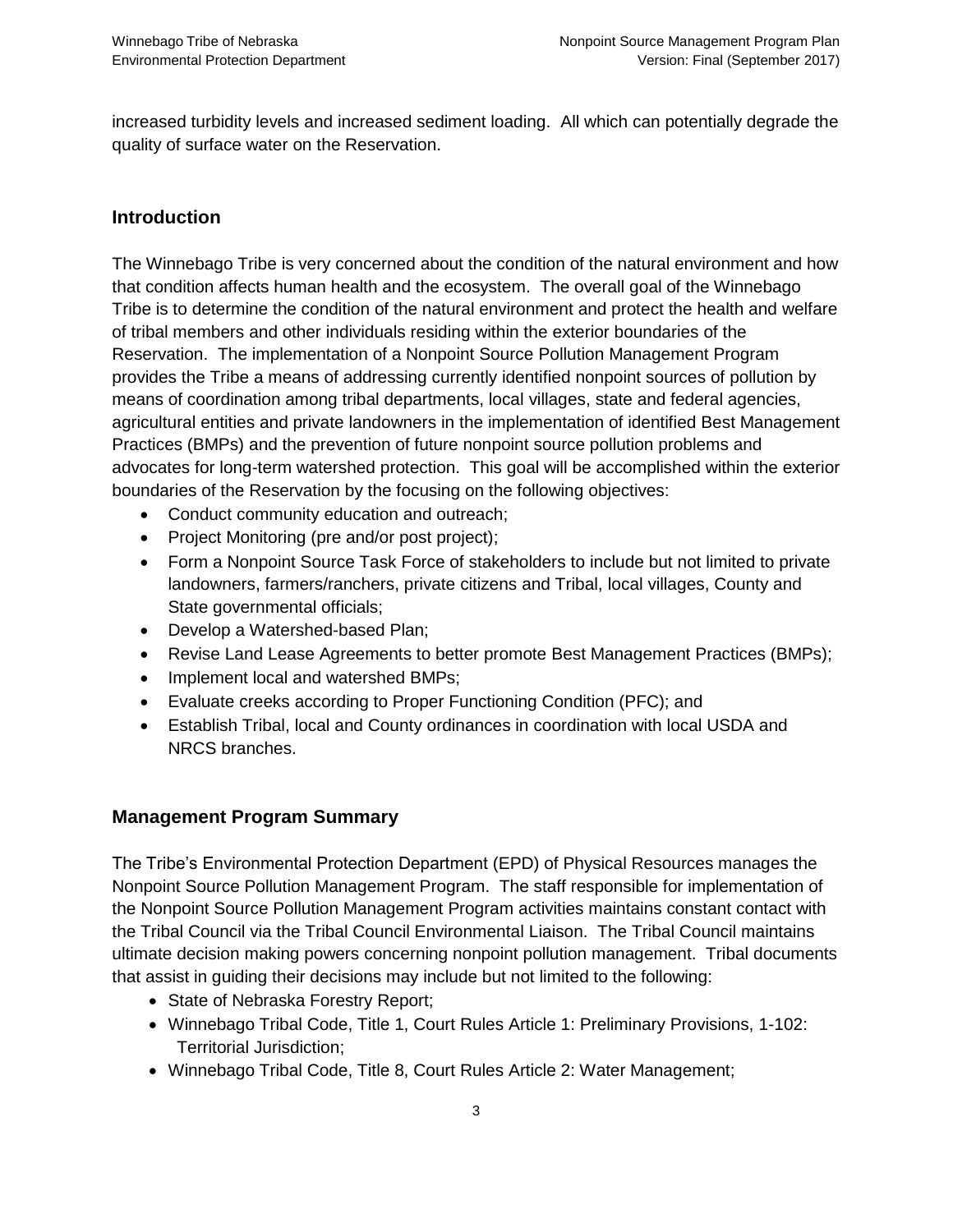- Winnebago Tribal Code, Title 7, Court Rules Article 14: Winnebago Pollution Control Code;
- Winnebago Tribe of Nebraska 319 Nonpoint Source Assessment Report;
- Land Lease Agreements;
- Winnebago Treaty of March 8, 1865; and
- Constitution and Bylaws according to the Act of Congress, dated June 18, 1934 (48 Stat. 984)

The Tribe, in coordination with appropriate federal agency(s), will provide technical support in the recommendation and implementation of BMPs in those areas where full jurisdiction is challenged. Currently, BMPs will be chosen among those that have already been developed, evaluated and confirmed effective by the federal agency(s). Otherwise, the Tribal Court holds general jurisdiction for the Winnebago Tribe of Nebraska.

The Courts of the Winnebago Tribe of Nebraska operates within the jurisdiction of the Tribe. This jurisdiction shall extend to the territory within the exterior boundaries of the Winnebago Indian Reservation (including Flowers Island and other Tribal land located east of the Missouri River) as established by the Treaty of March 8, 1865. The Tribal Council governs the Tribe and consists of a Chairman, Vice-Chairman, Secretary, Treasurer and five other members. Constitution and By-Laws were established according to the Act of Congress, dated June 18, 1934 (48 Stat. 984). The Constitution applies to the territory embraced in the Winnebago Reservation in Nebraska, as the same as described by the Treaty of March 8, 1865 (14 Stat. 671) and twenty sections included in the strip purchased in Nebraska for Wisconsin Winnebagos (18 Stat. 170, June 22, 1874) and such lands as may be added thereto by Congress or by the Tribe or affirmation of the title to lands through the courts to the Tribe, except as otherwise provided by law. This definition of territorial jurisdiction includes all right-ofway, waterways, streams, lakes, highways, railroad right-of-ways, mineral rights, etc. (WTC Title 1: Court Rules, Article 1: Preliminary Provisions, 1-102)

For infrastructure planning and construction, the primary contacts are the Tribal Construction Manager and Tribal Roads Department Manager. For land dispute issues, the primary contacts are the Winnebago Land Corporation Manager and Bureau of Indian Affairs, Winnebago Agency. For water quality impacts, Water Quality Committee.

The Tribe prepared a Section 319 Clean Water Act Treatment in Manner Similar to a State and was approved in February 2017.

The Winnebago Tribe of Nebraska currently utilizes funding under the Clean Water Act, Section 106: Water Pollution Control Grant Program to further understand the water resources on the Reservation by continuing and expanding the water quality monitoring program. The Tribe conducts and generates physical, chemical and biological data descriptive of their surface water sources. Information generated is continually being utilized to assess the current condition of studied surface water bodies, identify if these surface waters are impaired or unsafe for human contact and provide direction towards Nonpoint Source Pollution Management Program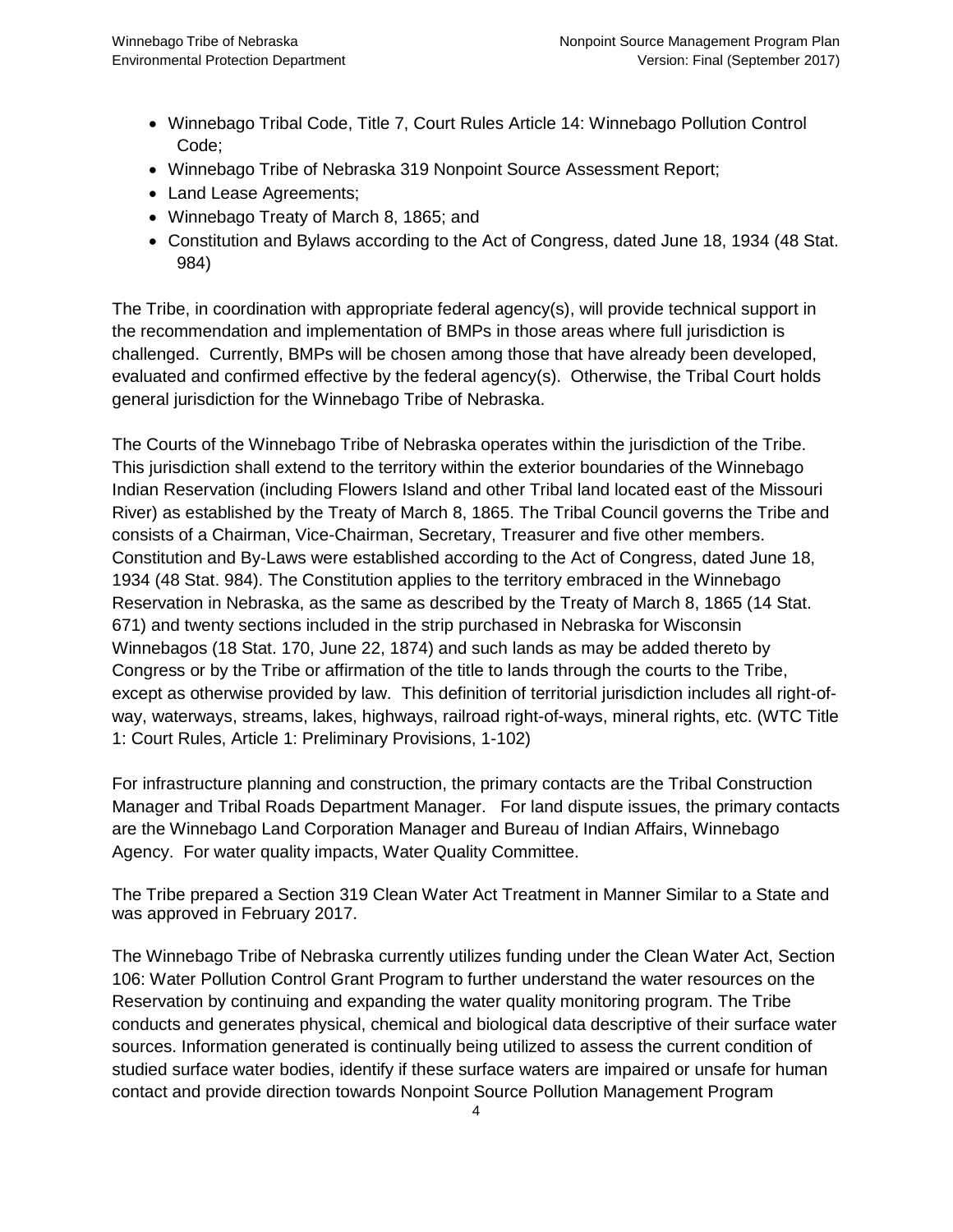maturation. BMP selection and program development depends on land ownership, jurisdiction challenges, stakeholder buy-in and funding.

# **Management Program Description**

The overall goal of the Winnebago Tribe is to determine the condition of the natural environment and protect the health and welfare of tribal members and other individuals residing within the exterior boundaries of the Reservation. As discussed in the Winnebago Tribe of Nebraska 319 Nonpoint Source Assessment Report, nonpoint source pollution has been identified as a potential threat to the accomplishment of this goal. Major nonpoint source impacts on the Reservation are the direct and/or indirect result of activities associated with agriculture and to a lesser degree urban runoff.

The Tribe has major concerns about the misuse of pesticides, proper maintenance and operation of concentrated animal feed operation facilities, nutrient runoff from fertilizer application and improper livestock grazing. Hydromodification, dwindling or removal of buffer strips of natural vegetation in riparian zones due to increased encroachment of row crop planting have increased the occurrence and severity of bank erosion. This erosion results in decreased bank stability, channel alteration, decreased flow rates, increased turbidity levels, increased sediment loading and increased runoff during rainfall events. All creeks contained within both watersheds suffer degradation from nutrients and E. coli.

The implementation of a Nonpoint Source Pollution Management Program provides the Tribe a means of addressing currently identified nonpoint sources of pollution by means of coordination among tribal departments, local villages, state and federal agencies, agricultural entities and private land owners in the implementation of identified Best Management Practices (BMPs) and the prevention of future nonpoint source pollution problems and advocates for long-term watershed protection. General program milestones, funding permitting are outlined in Table 1.

| Activity                                                | Timeline                     |
|---------------------------------------------------------|------------------------------|
| Submit NPS Assessment Report to EPA                     | Approved March 2014          |
| Submit NPS Management Program Plan to EPA               | Approved April 2016          |
| Submit TAS Application to EPA                           | Approved February 2017       |
| Submit NPS Pollution Management Program Plan to Tribal  |                              |
| Council                                                 | 2016                         |
| NPS Pollution Management Program Plan Public Notice and |                              |
| Comment                                                 | March/April 2016             |
| Assemble Stakeholder Coalition                          | 2016                         |
| Apply for NPS Pollution Base Funding to EPA             | 2017/Annually                |
| Update NPS Pollution Management Program Plan            | Every 5 Years after Approval |

#### **Table 1. General Program Milestones**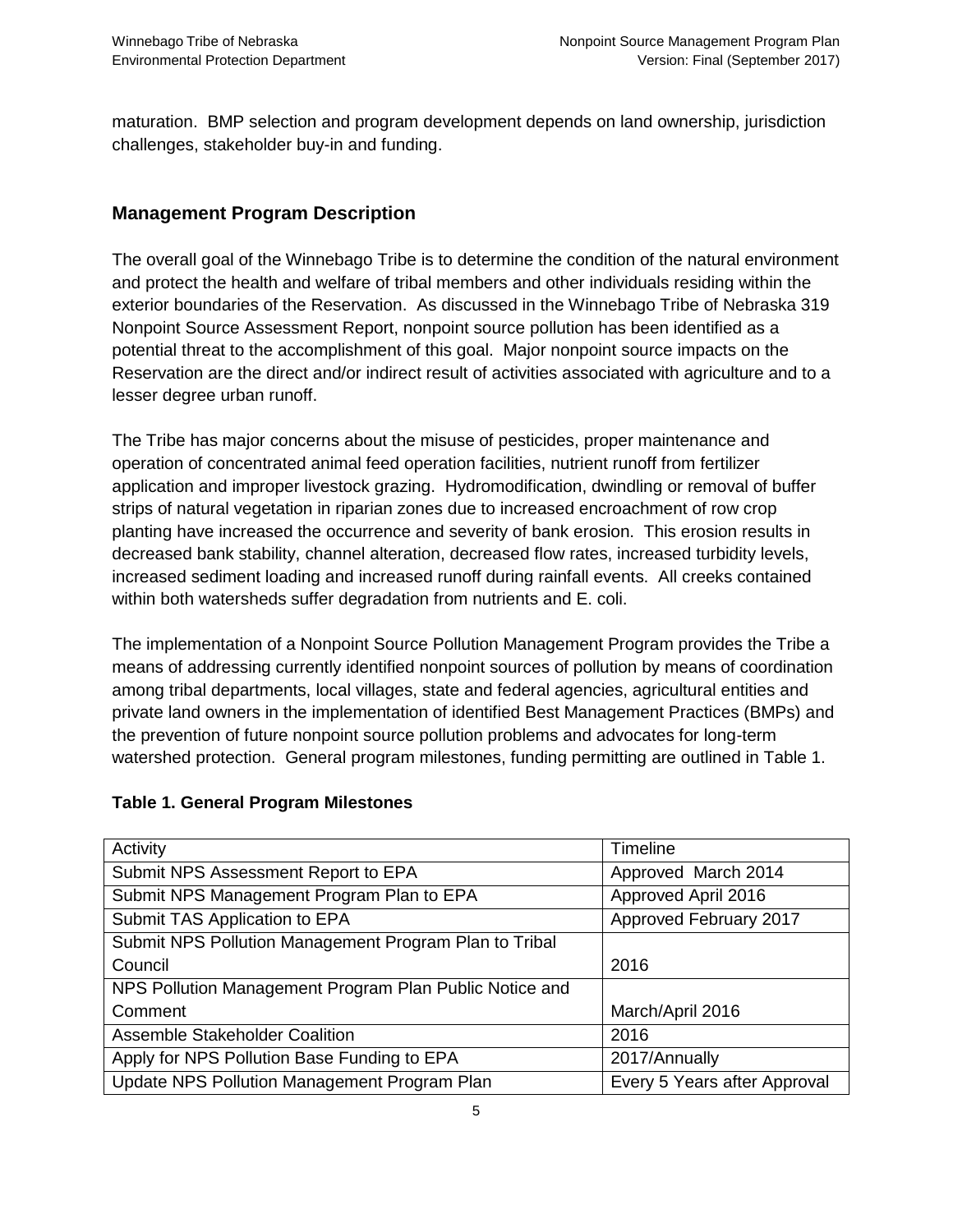| <b>Stakeholder Meetings</b>                             | Annually                         |
|---------------------------------------------------------|----------------------------------|
| Identify/Implement BMPs                                 | 2017 and Beyond                  |
| <b>Evaluate/Monitor BMPs Activities</b>                 | <b>Annually after Completion</b> |
| Workplan/Budget Development with Other Federal Agencies | 2017 and Beyond                  |

The major NPS categories on the Reservation include agriculture, hydromodification, urban runoff, silviculture and construction. Table 2. NPS Categories Per Watershed demonstrates those issues.

#### **Table 2. NPS Categories Per Watershed**

| <b>EPA NPS Category</b>          | <b>Blackbird-Soldier</b> | <b>Logan Watershed</b> |
|----------------------------------|--------------------------|------------------------|
|                                  | Watershed                |                        |
| <b>Agriculture</b>               |                          |                        |
| Row Crop Production:             |                          |                        |
| -Bank Slumping                   | X                        | X                      |
| -Loss of Riparian Vegetation     | X                        | x                      |
| -Nutrient Runoff                 | X                        | x                      |
| <b>Concentrated Animal Feed</b>  |                          |                        |
| Operations:                      |                          |                        |
| - Contaminated Runoff            |                          | #                      |
| -Land Application                |                          | X                      |
| Cattle Grazing:                  |                          |                        |
| -Bank Slumping                   | X                        | #                      |
| -Contaminated Runoff             | X                        | #                      |
| -Loss of Riparian Vegetation     | X                        | #                      |
| -Loss of Bank Vegetation         | X                        | #                      |
| -Sediment Loading                | X                        | #                      |
| <b>Silviculture</b>              |                          |                        |
| Harvesting                       | #                        |                        |
| <b>Forest Management</b>         | #                        |                        |
| <b>Logging Road Construction</b> | #                        |                        |
| <b>Construction</b>              |                          |                        |
| <b>Bridge Construction</b>       | #                        | #                      |
| Hydromodification                |                          |                        |
| <b>Bank Erosion:</b>             |                          |                        |
| -Tree Removal                    | #                        | #                      |
| -Rainfall Events                 | X                        | x                      |
| -Sediment Loading                | x                        | x                      |
| <b>Riparian Vegetation Loss:</b> |                          |                        |
| -Tree Removal                    | #                        | #                      |
| -Row Crop Production             | x                        | х                      |
| -Construction                    | #                        | X                      |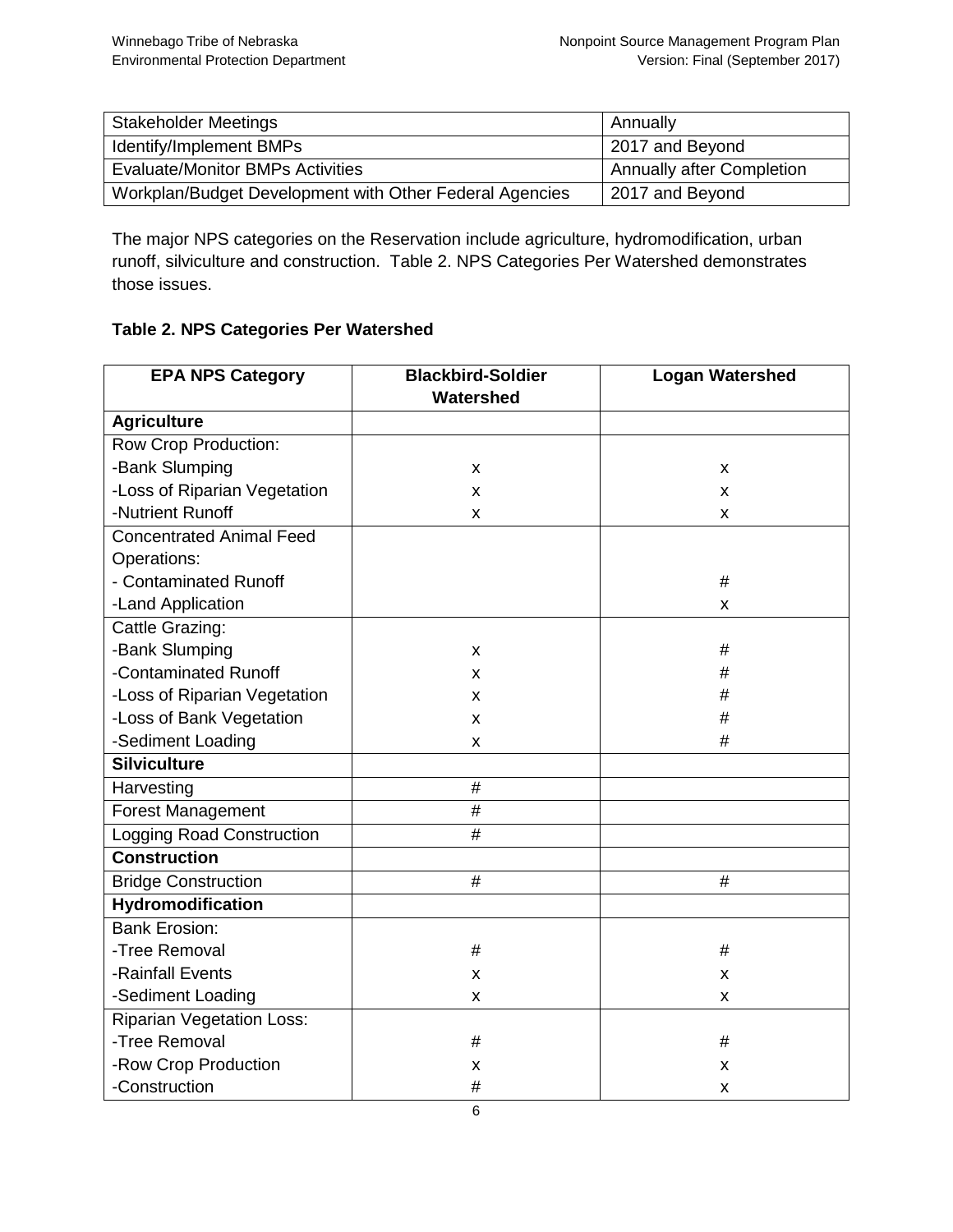| <b>Bank Vegetation Loss:</b> |   |   |
|------------------------------|---|---|
| -Rainfall Events             | X | X |
| -Tree Removal                | X | # |
| -Construction                | X | X |
| <b>Natural Runoff:</b>       |   |   |
| -Rainfall Events             | X | X |
| Channelization:              |   |   |
| -Bank Erosion                |   | X |
| -Runoff                      |   | X |
| -Sediment Loading            |   | X |
| <b>Urban Runoff</b>          |   |   |
| Storm Sewer:                 |   |   |
| -Contaminated Runoff         | # | # |
| Surface Water:               |   |   |
| -Contaminated Runoff         | # | # |

**Note:**  $x =$  Confirmed Impairment  $x =$  Potential Impairment

Levels of impairment vary from waterbody to waterbody within the watershed. Those levels are based according to how well the water quality allows for designated uses ranked low, moderate and high. Priority is based upon (1) the type and concentrations of an individual pollutant (2) frequency and duration of human contact (3) level of potential impacts to human health and (4) level of potential impacts to the environment. The ability to determine the level of attention and/or effectiveness of implementation of NPS BMPs are ranked minimal, medium and high. Levels of impairment and priority may not always correspond for example a waterbody may rank as high level of impairment but be of minimal priority. This is demonstrated in Table 3. Reservation Waters' Levels of Impairment/Priority.

#### **Table 3. Reservation Waters' Levels of Impairment/Priority**

|                       |                          |                         | Level of                   |
|-----------------------|--------------------------|-------------------------|----------------------------|
| Waterbody             | Watershed                | <b>Issue</b>            | <b>Impairment/Priority</b> |
|                       |                          | Turbidity, E. coli, TP, |                            |
| Omaha Creek           | <b>Blackbird-Soldier</b> | TKN, TN, Sediment       | High/High                  |
|                       |                          | Turbidity, E. coli, TP, |                            |
| <b>Big Bear Creek</b> | <b>Blackbird-Soldier</b> | TKN, TN                 | Unknown/Minimal            |
| <b>Turtle Creek</b>   | <b>Blackbird-Soldier</b> | E. coli, TP, TKN, TN    | High/High                  |
|                       |                          | Turbidity, E. coli, TP, |                            |
| Morgan Creek          | <b>Blackbird-Soldier</b> | ΤN                      | High/Medium                |
|                       |                          | Turbidity, E. coli, TP, |                            |
| <b>Cow Creek</b>      | <b>Blackbird-Soldier</b> | TKN, TN, Sediment       | High/Medium                |
|                       |                          | Turbidity, E. coli, TP, |                            |
| North Blackbird Creek | <b>Blackbird-Soldier</b> | TKN, TN                 | Unknown/Medium             |
|                       |                          | Turbidity, E. coli, TP, |                            |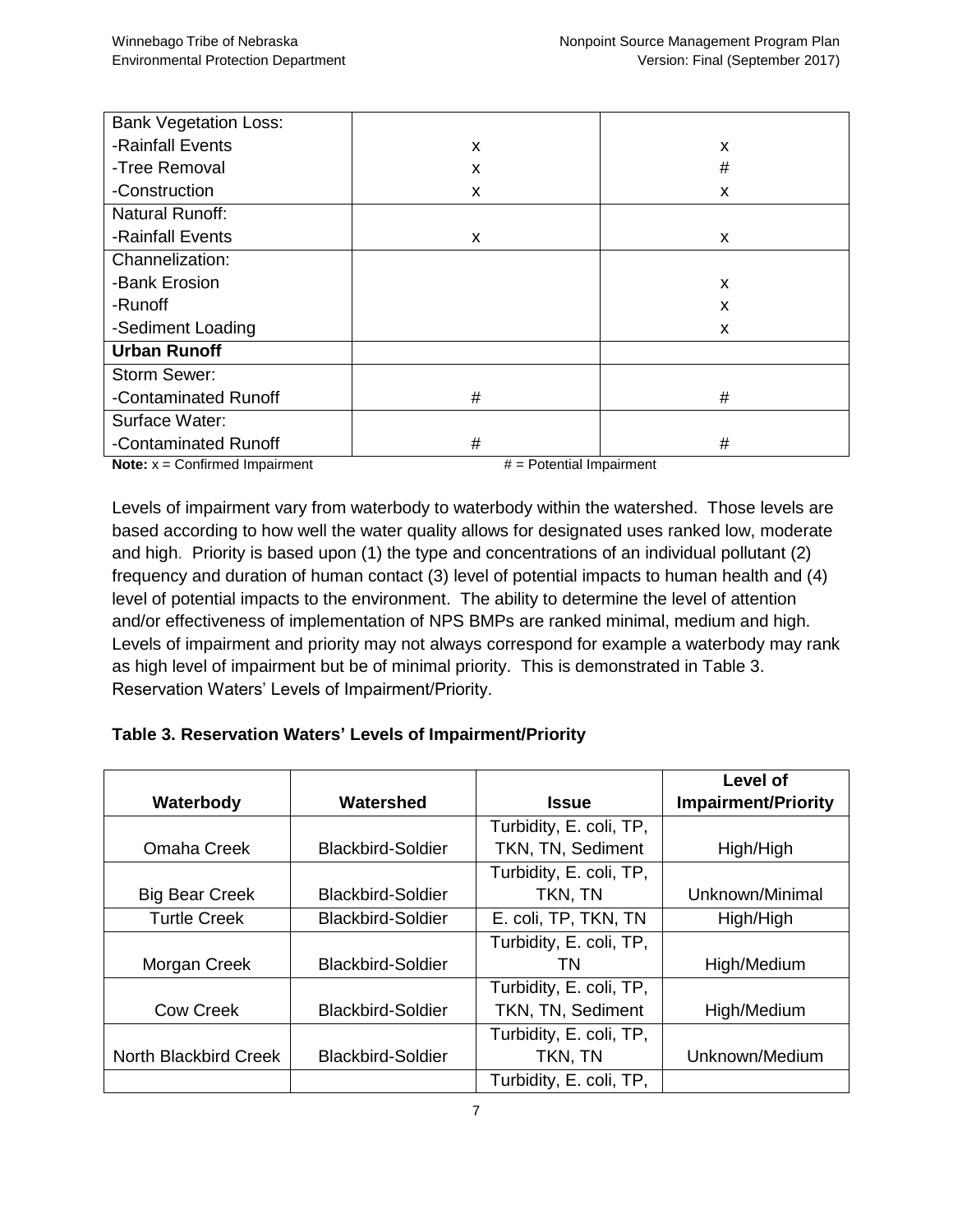| North Omaha Creek   | <b>Blackbird-Soldier</b> | TKN, TN                 | High/Medium     |
|---------------------|--------------------------|-------------------------|-----------------|
|                     |                          | Turbidity, E. coli, TP, |                 |
|                     |                          | TKN, TN, TDS,           |                 |
| <b>Middle Creek</b> | Logan                    | Sediment                | High/High       |
|                     |                          | Turbidity, E. coli, TP, |                 |
| Logan Creek         | Logan                    | TKN, TN, TDS            | High/High       |
| Missouri River      | <b>Blackbird-Soldier</b> |                         | N/A             |
| <b>Kelly Pond</b>   | <b>Blackbird-Soldier</b> | <b>TKN</b>              | Low/Medium      |
| H-Lake              | <b>Blackbird-Soldier</b> | <b>TKN</b>              | Unknown/Minimal |
| Ross Pond           | <b>Blackbird-Soldier</b> | <b>TKN</b>              | Unknown/Minimal |
| Wetlands            |                          |                         | N/A             |
|                     |                          | TKN, TN, TP,            |                 |
|                     |                          | Metribuzin, Ammonia     |                 |
| Ground Water        | <b>Blackbird-Soldier</b> | Nitrogen                | Unknown/High    |
| <b>Ground Water</b> | <b>Blackbird-Soldier</b> | E. coli                 | Low/High        |

**Note:**  $TP = Total Phosphorus$  TDS = Total Dissolved Nitrogen

TKN = Total Kjeldahl Nitrogen TKN = Total Nitrogen

Kelly Pond is currently under a Fish Consumption Rate and the Tribe has concerns about other potential sources of NPS in the area. Logan Creek is channelized. Five creeks drain into Omaha Creek with a total drainage area of 93 square miles. Wetlands are in both watersheds but not evaluated or monitored due to lack of funding and programmatic support. Due to its expansiveness and staffing, the Missouri River is managed by the U.S. Army Corps of Engineers.

# **Selection of Best Management Practices**

The model for the tribal decision making process regarding choosing BMPs most suitable to address each category of non-point source pollution identified in the Nonpoint Source Assessment Report is as follows:

- 1. Identify all BMPs that are appropriate to each type of NPS pollution through research and consultation with federal agencies identified in Table 8.
- 2. Determine which of the above BMPs are suitable in terms of scale, environment and existing infrastructure.
- 3. Determine likely effectiveness of locally appropriate BMPs in reducing NPS loading through research, modeling and consultation.
- 4. Consult with other relevant agencies and jurisdictions to include responsible party, Tribal Council, Land Management Department and Winnebago Tribal Attorneys to determine which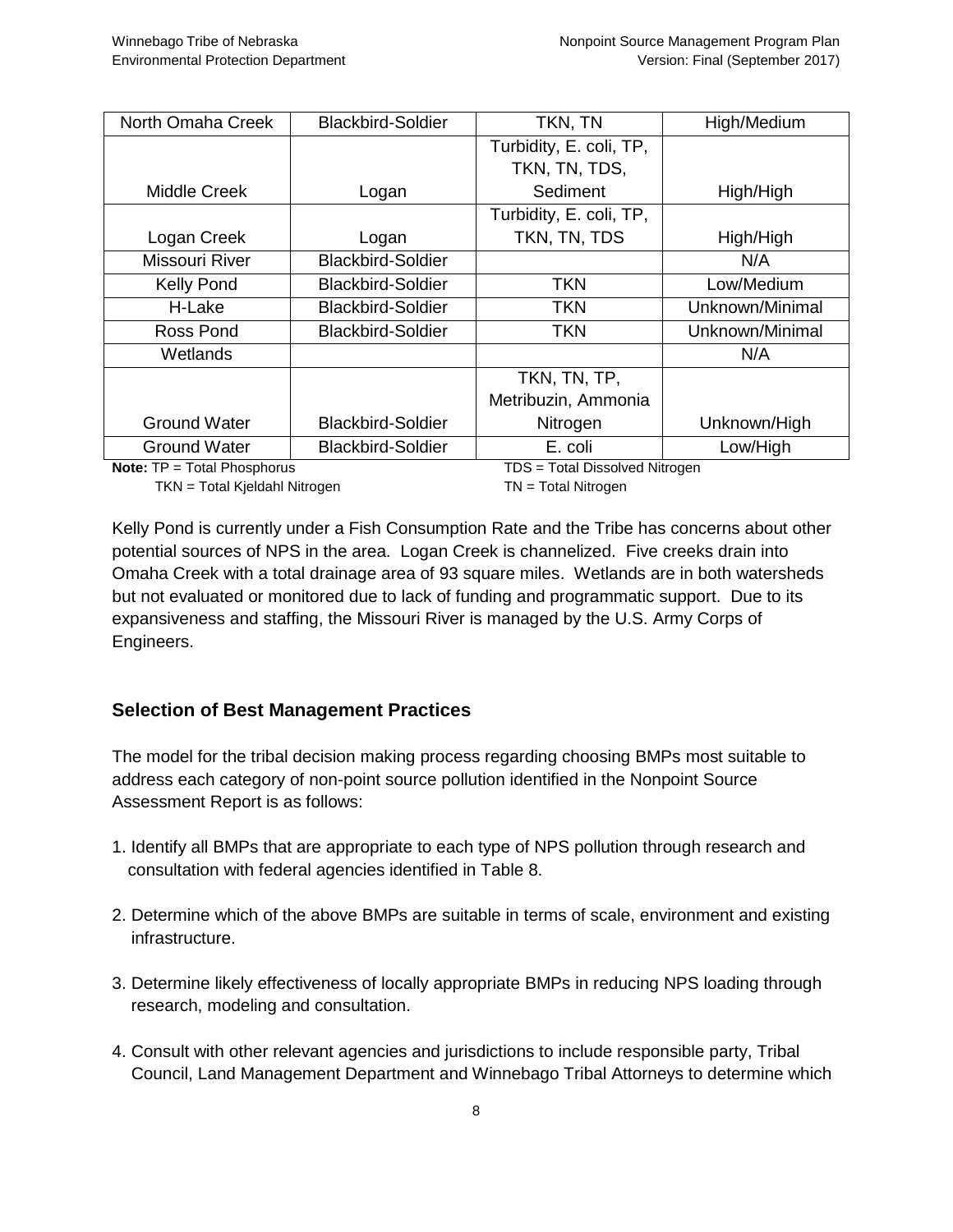BMPs would best support cooperative efforts.

5. Determine which BMPs will have the most favorable results per unit cost. Identify multiple funding options and develops formal cooperative agreement(s).

Agriculture activities include but limited to include row crop production, Animal Feed Operations (AFO), Concentrated Animal Feed Operation (CAFO) and improper cattle grazing. NPS are listed below according to category and subcategory. Issues are described followed by BMPs, responsible party and potential funding source. All nonpoint source pollution management activities are contingent on stakeholder cooperation and funding.

#### **Category: Agriculture**

### **Subcategory: row crop production, CAFO/AFO activities, cattle grazing**

Short-Term Objectives (1-3 years):

1. Reduce the levels of nutrients, bacteria, pesticides and other pollutants caused by contaminated runoff due to fertilizer application and land application of manure and process waste and riparian and bank vegetation loss due to improper cattle grazing.

- BMPs: work with NRCS to encourage crop rotation, no till, proper manure and process waste transfer/application, avoid winter application, stream exclusion fencing, alternate livestock grazing locations; work with private land owners to develop/maintain riparian zones; work with private landowners to maintain a buffer zone around wellheads and work with BIA to encourage the use of BMPs on leased lands
- Responsible party: private landowner, BIA, EPD, NRCS, IHS
- Funding source: BIA, USDA, private landowner

2. Reduce the intensity and occurrence of erosion created by bank slumping and bank vegetation loss.

- BMPs: buffer strips, terracing, decrease crop production encroachment, red cedar revetment, streambank stabilization
- Responsible party: private landowner, BIA, NRCS
- Funding source: BIA, USDA

3. Reduce the amount of sediment loading created by bank erosion caused by improper cattle grazing and riparian and bank vegetation loss.

- BMPs: prescribed grazing, stream exclusion fencing, alternate livestock water locations
- Responsible party: private landowner, NRCS
- Funding source: USDA

4. Education/Outreach presented to the community and/or by farm cooperatives, local universities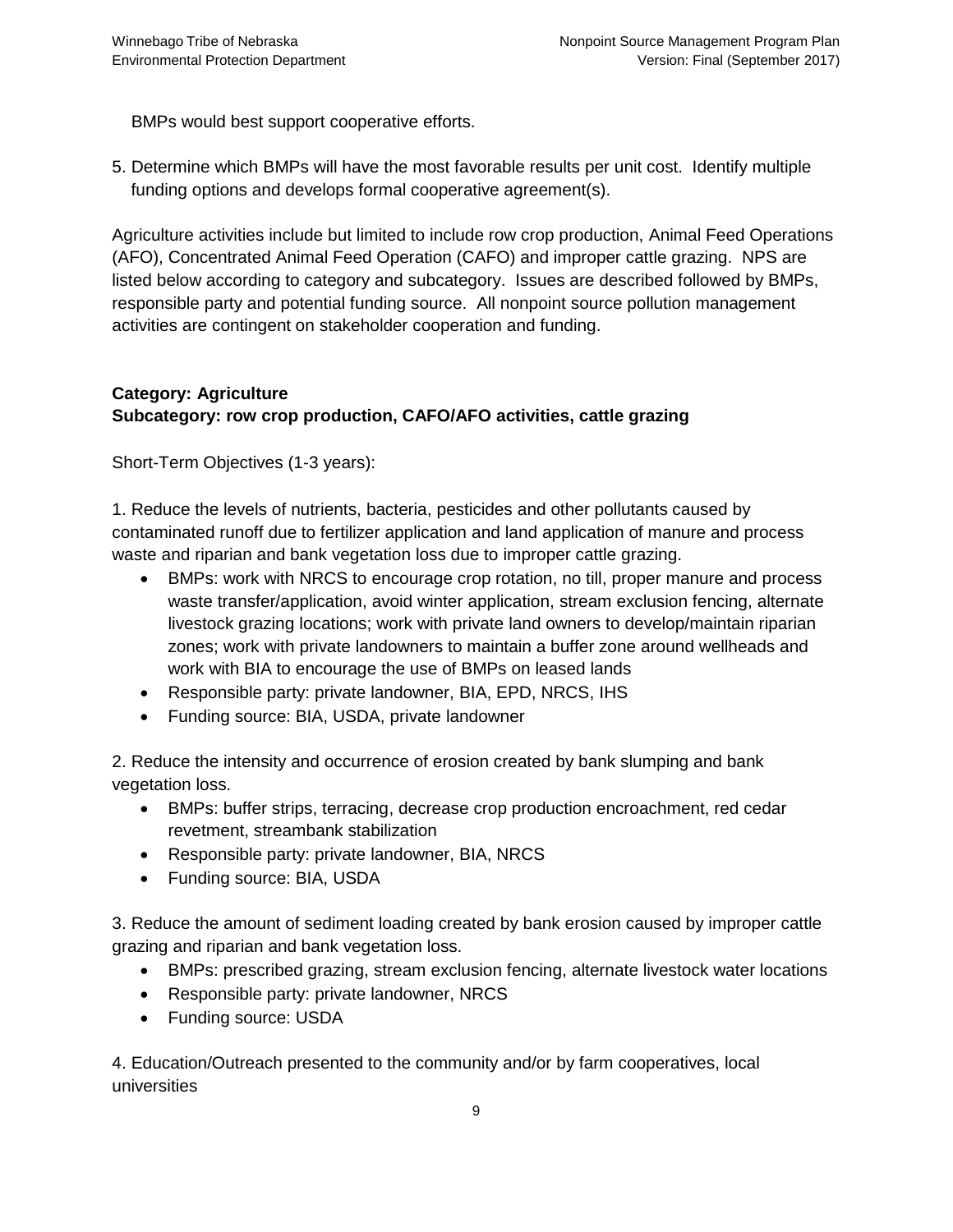- BMPS: demonstrate the level of vegetation loss over a period of time using GIS, express the importance of BMPs and give examples, placement of demonstration projects that provide water quality benefits (pollinator gardens, farm ponds, rain gardens and native wildflower and grass plots), promote alternatives to pesticide use that have known or potential water quality impacts such as crop rotation, organic farming, polyculture planting, strip cutting, trap crops and Integrated Pest Management (IPM) determined on a case-by-case basis
- Responsible party: Winnebago Tribe (Tribal Council and Environmental Protection Department), USDA, NRCS, private landowner, local universities, farm cooperatives, BIA
- Funding source: USDA, EPA, BIA
- 5. Revise Land Lease Agreements to better promote BMPs.
	- BMPs: additional verbiage should be encouraged that addresses waterway BMPs such as a standard row crop planting distance from the riparian area of a natural or designed water body in accordance to NRCS Technical Guide and Specifications and the Clean Water Act and from a wellhead
	- Responsible party: BIA, EPD, Land Management, NRCS, Lessee
	- Funding source: BIA, USDA

6. Identify and implement local or site specific based Best Management Practices.

- BMPs: buffer strips, terracing, decrease crop production encroachment, crop rotation
- Responsible party: EPD, BIA, USDA, NRCS
- Funding source: USDA, BIA

7. Evaluate creeks, wetlands, lakes and pond according to Proper Functioning Condition (PFC).

- BMPs: implement PFC
- Responsible party: EPD, EPA
- Funding source: EPA

8. Form the Nonpoint Source Task Force of stakeholders to include but not limited to private landowners, farmers/ranchers, private citizens and Tribal, local villages, County and State governmental officials.

- BMPs: educate self on BMPs
- Responsible party: Nonpoint Source Task Force
- Funding source: unknown
- 9. Address localized jurisdictional challenges.
	- BMPs: Non-applicable
	- Responsible party: Tribal Council, Winnebago Tribal Court
	- Funding source: undetermined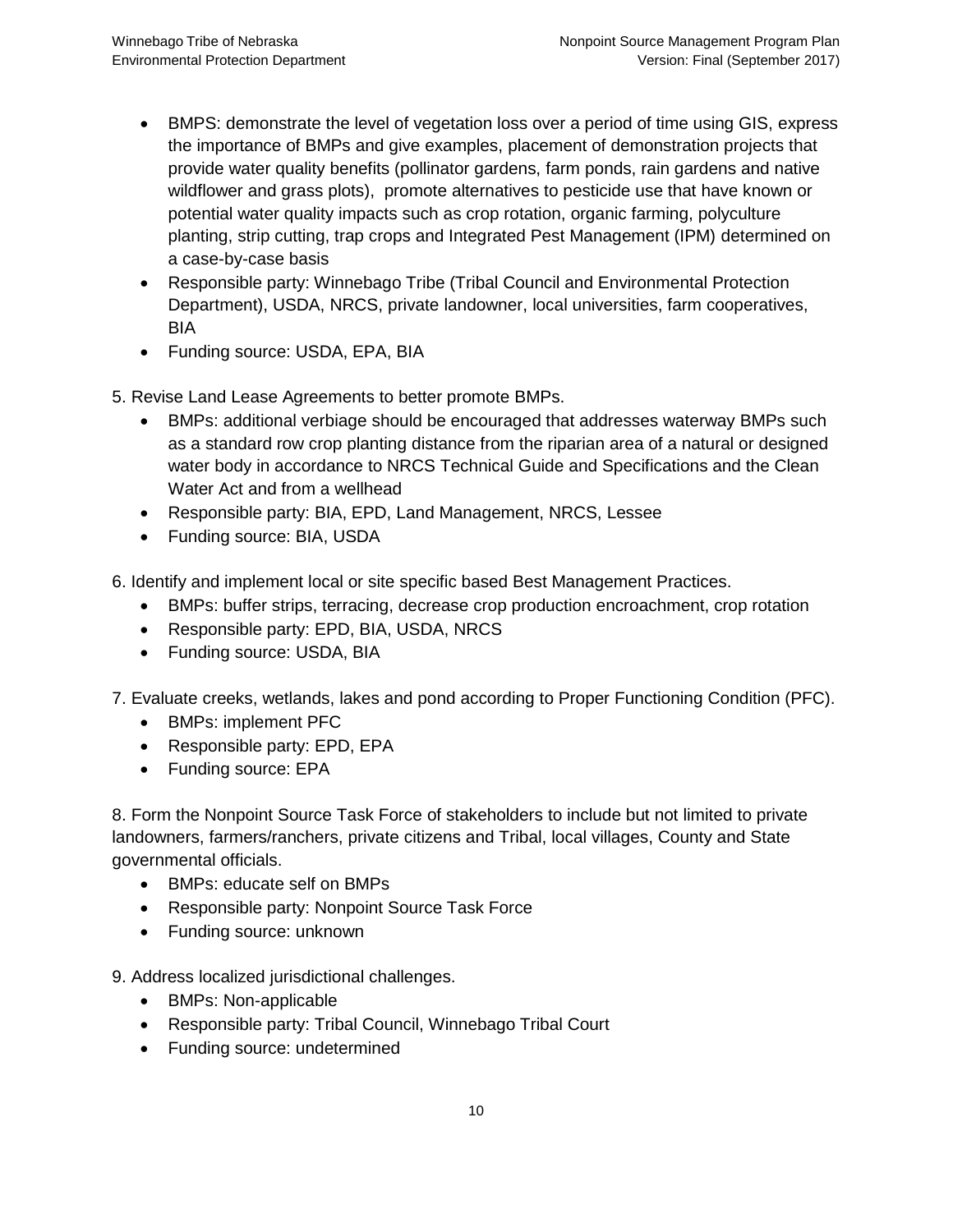10. Develop a watershed-based plan for the Blackbird-Soldier and Logan Watersheds.

- BMPs: unknown
- Responsible party: EPD, Tribal Council, EPA, private landowner, USDA, farm cooperatives, BIA, USGS
- Funding source: USDA, EPA

Long-Term Objectives (3-5 years):

1. Reduce the levels of nutrients, bacteria, pesticides and other pollutants caused by contaminated runoff due to fertilizer application, land application of manure, process waste and septic system sludge, improper cattle grazing and riparian and bank vegetation loss.

- BMPs: buffer strips, terracing, cover crops, wetland development/restoration
- Responsible party: private landowner, BIA, NRCS
- Funding source: BIA, USDA, private landowner

2. Identify and implement watershed based BMPs.

- BMPs: bank stabilization, riparian restoration, wetland restoration, buffer strips, retaining walls
- Responsible party: EPD, USDA, private landowner, EPA, USACE, Tribal Roads Department, Tribal Construction Manager
- Funding source: USDA, USACE

3. Continue Education and Outreach in the community.

- BMPs: prepare presentations in order to provide information to Tribal Council and develop demonstration projects and brochures/fact sheets to provide information to the public during community meetings.
- Responsible party: EPD, USDA, Tribal Council
- Funding source: USDA, EPA

4. Establish Tribal, local and County ordinances in coordination with local USDA and NRCS branches.

- BMPs: established enforceable codes and/or ordinances
- Responsible party: EPD, Tribal Council, Winnebago Tribal Court, USDA, NRCS, BIA
- Funding source: Tribal Council

5. Conduct project monitoring activities (pre and/or post project) that determine measurable reductions in pollutants.

- BMPs: carefully consider project objectives and characteristics of the identified pollutant, collect appropriate baseline data or data from a control site, establish a water quality monitoring program that tracks the BMP itself and demonstrates effectiveness
- Responsible party: EPD, EPA, private landowner
- Funding source: EPA, USDA, NRCS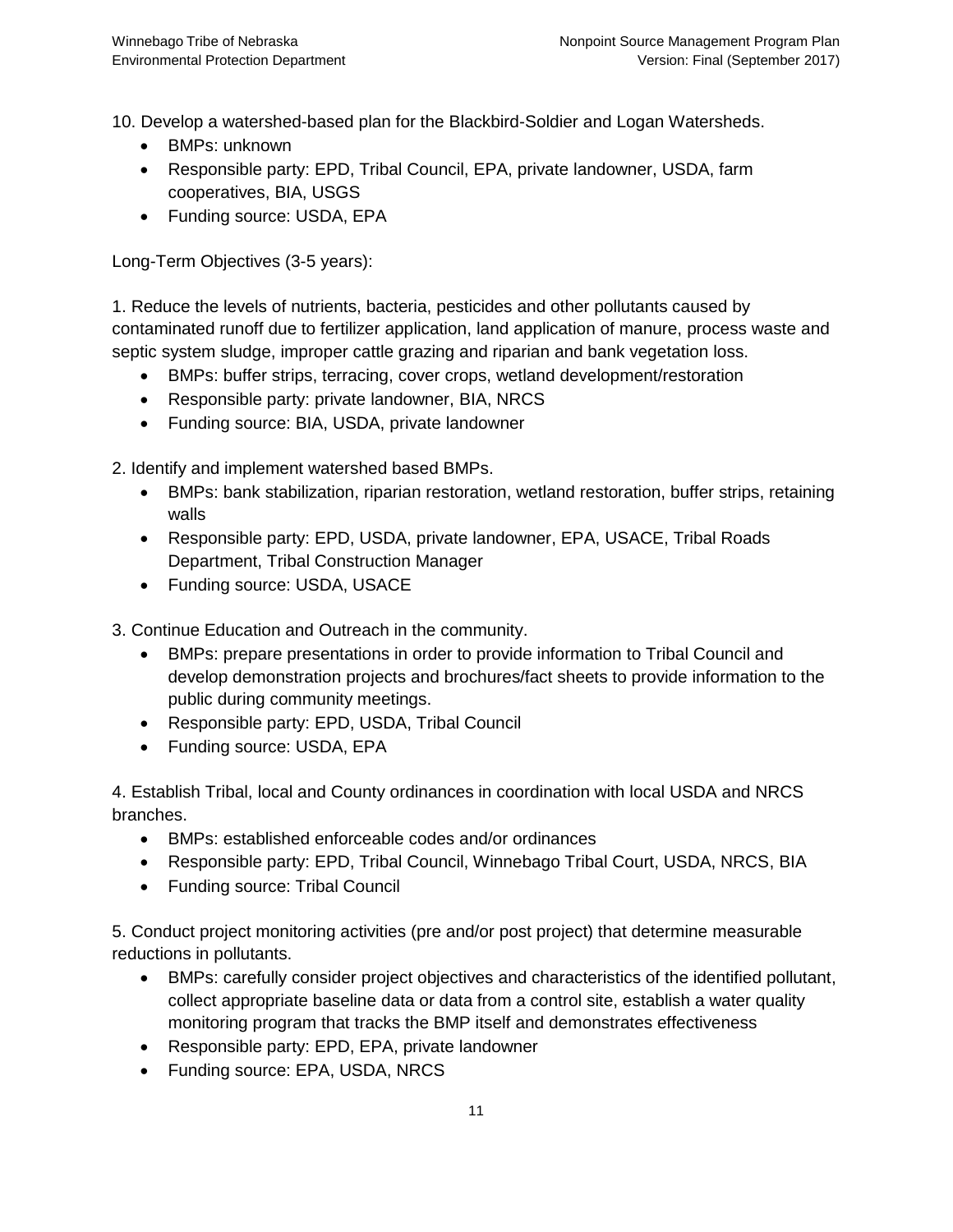6. Maintain the viability of the Nonpoint Source Task Force.

- BMPs: non-applicable
- Responsible party: Nonpoint Source Task Force
- Funding source: unknown

7. Evaluate performance and/or outcomes of past BMPs activities.

- BMPs: carefully consider whether an outcome can ever be demonstrated, give careful thought and planning of how impacts from implementation will be detected, determine statistical approaches for analyzing water quality data and how to best interpret and use the results,
- Responsible party: EPD, EPA, USDA, NRCS
- Funding source: EPA

#### **Category: Hydromodification**

### **Subcategory: bank erosion, riparian and bank vegetation loss, natural runoff, channelization**

Short-Term Objectives (1-3 years):

1. Encourage construction plans that minimize the levels of tree removal and riparian and bank vegetation loss.

- BMPs: limit the amount of clearing, replant natural vegetation, avoid sensitive areas, minimize amount of bare ground exposure, minimize water-impervious surfaces, direct water away from construction areas
- Responsible party: EPA, USACE, Tribe, Thurston County, BIA
- Funding source: Construction company

2. Minimize bank erosion created by bank disturbances caused by tree removal and bank vegetation loss.

- BMPs: limit the amount of clearing, replant natural vegetation
- Responsible party: EPD, Tribe, Thurston County, EPA, Private landowner
- Funding source: EPA, USDA, Private landowner

3. Minimize natural runoff by decreasing tree removal and riparian and bank vegetation loss.

- BMPs: replant natural vegetation, temporal restrictions
- Responsible party: USDA, BIA, Private landowner
- Funding source: EPA, USDA, Private landowner

4. Minimize sediment loading caused by localized bank erosion.

- BMPs: bank stabilization
- Responsible party: USACE, USDA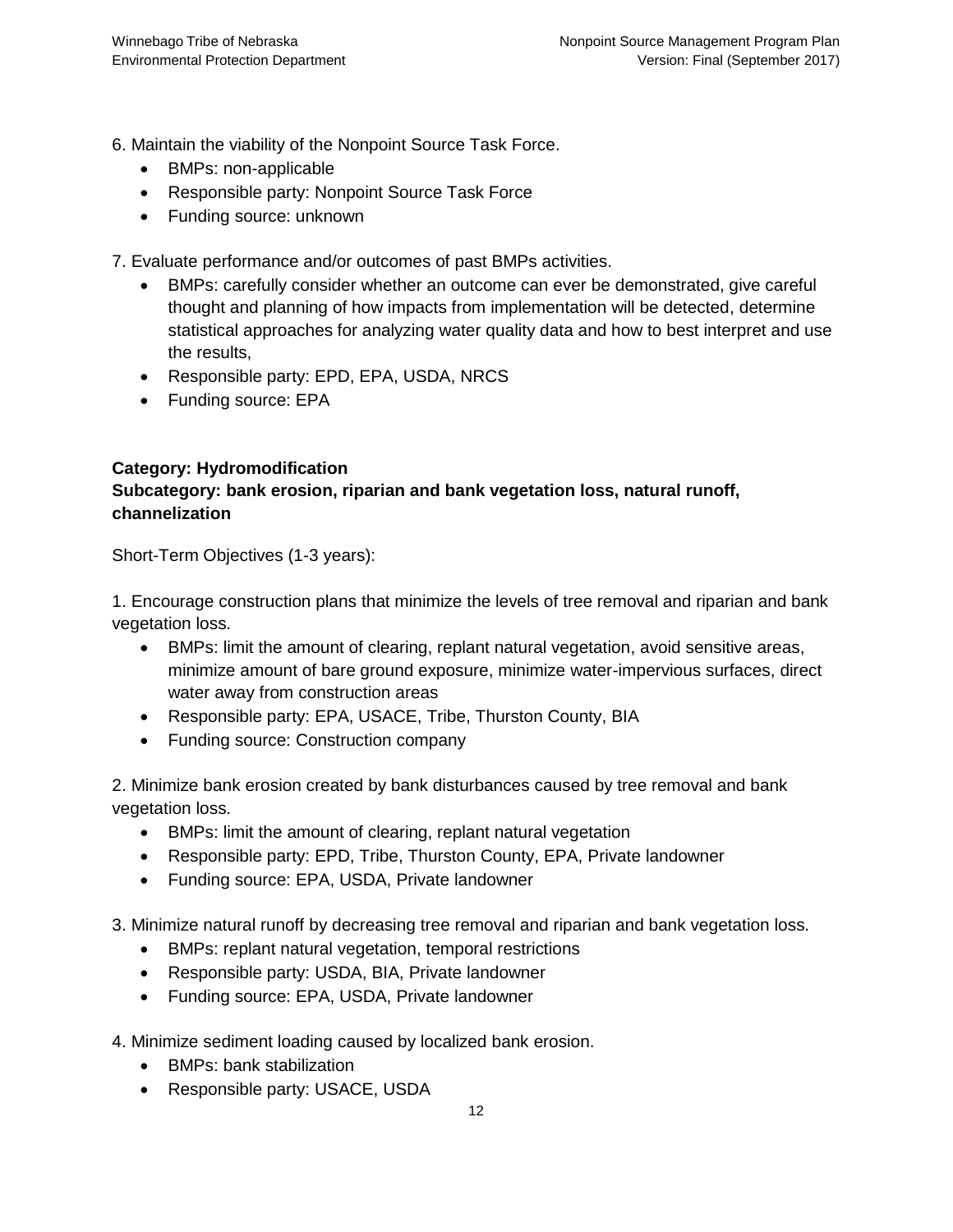• Funding source: USDA, EPA

5. Minimize riparian vegetation loss caused by row crop production encroachment.

- BMPs: buffer strips. Limit amount of clearing
- Responsible party: BIA, USDA, private landowner
- Funding source: BIA, USDA

6. Minimize channelization and increase channel sinuosity measures.

- BMPs: undetermined
- Responsible party: USACE
- Funding source: USACE

Long-Term Objectives (3-5 years):

1. Establish permit policies that require all new construction projects implement more restrictive BMPs.

- BMPs: undetermined
- Responsible party: Tribal Council, Winnebago Tribal Court, Village Boards, County Boards
- Funding source: unknown

# **Category: Urban Runoff/Residential Subcategory: storm sewer and surface water**

Short-Term Objectives (1-3 years):

- 1. Identify current stormwater sewer systems that create contaminated runoff.
	- BMPs: non-applicable
	- Responsible party: IHS, Tribe, local government, Thurston County
	- Funding source: IHS

2. Modify current stormwater sewer systems to reduce impacts of contaminated runoff.

- BMPs: divert stormwater flow, biorention cells or rain gardens, curb or gutter elimination, infiltration trenches, grass swales, inlet protection devices, vegetated filter strips, advocate for the use of rain barrels
- Responsible party: IHS, Tribal Construction Manager, Tribal Council, private land owner
- Funding source: IHS, Tribe, Thurston County, EPA

3. Identify current septic systems that have and/or the potential to malfunction.

 BMPs: do not discharge chemicals or industrial wastes to septic systems; do not discharge floor or storm drains into a septic system; do not dispose of household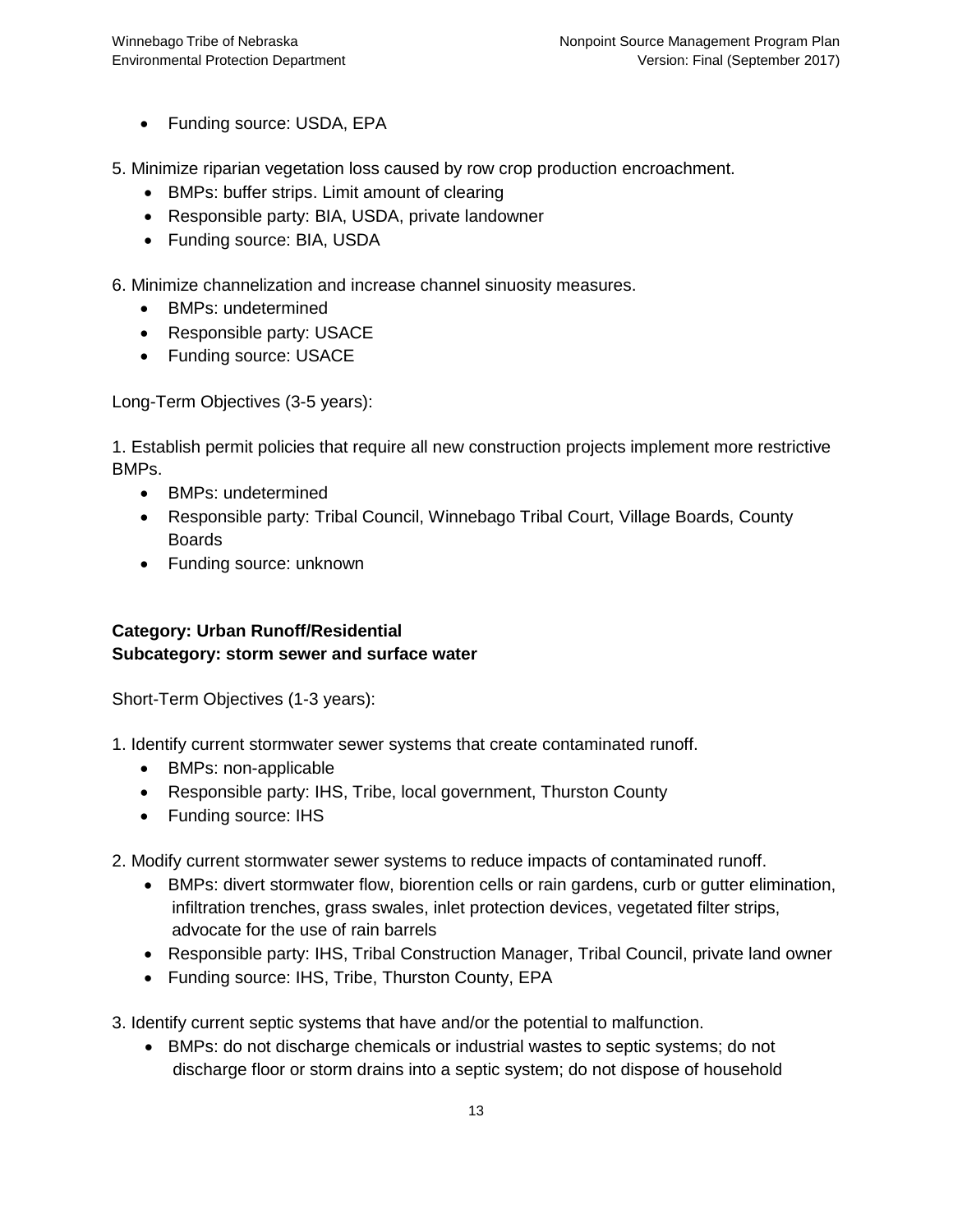chemicals or caustic drain cleaners into a septic system; do not use garbage disposals; inspect and pump out septic system regularly

- Responsible party: IHS, private landowner, local plumbing inspector
- Funding source: IHS, private landowner, Thurston County

4. Minimize potential impacts from road, highway and trail construction.

- BMPs: avoid sensitive areas, proper retention, divert runoff water away from construction site properly
- Responsible party: DOT, EPA, Tribal Construction Manager
- Funding source: DOT

Long-Term Objectives (3-5 years):

1. Modify current stormwater sewer systems to reduce impacts of contaminated runoff.

- BMPs: green parking design and infrastructure, permeable pavement, riparian buffers
- Responsible party: IHS, EPA, private land owner, Trial Council in coordination with Tribal Construction Manager
- Funding source: IHS, Tribe, Thurston County, EPA

2. Modify current septic systems to reduce impacts of contaminated runoff.

- BMPs: install water conservation devices
- Responsible party: private landowner, State of Nebraska, IHS, Thurston County
- Funding source: IHS, Center for Rural Affairs

# **Category: Construction Subcategory: roads, highways and bridges**

Short-Term Objectives (1-3 years):

- 1. Construction plans for the installation of roads, highways and bridges should be designed to eliminate erosion problems and minimize the impact on the land.
- BMPs: size bridges so that water flow is not restricted, avoid sensitive areas; develop and follow a good erosion prevention plan; schedule work during periods of low water and be prepared during adverse weather conditions; minimize the area(s) of exposed bare soil; minimize the amount and/or use of water-impervious surfaces that can potentially increase runoff; make sure erosion control measures are effective; utilize proper retention and/or barriers; divert runoff water away from construction site properly; limit the amount of natural vegetative clearing and use natural vegetation as a filter or buffer
- Responsible party: DOT, Thurston County
- Funding source: Thurston County, State of Nebraska, DOT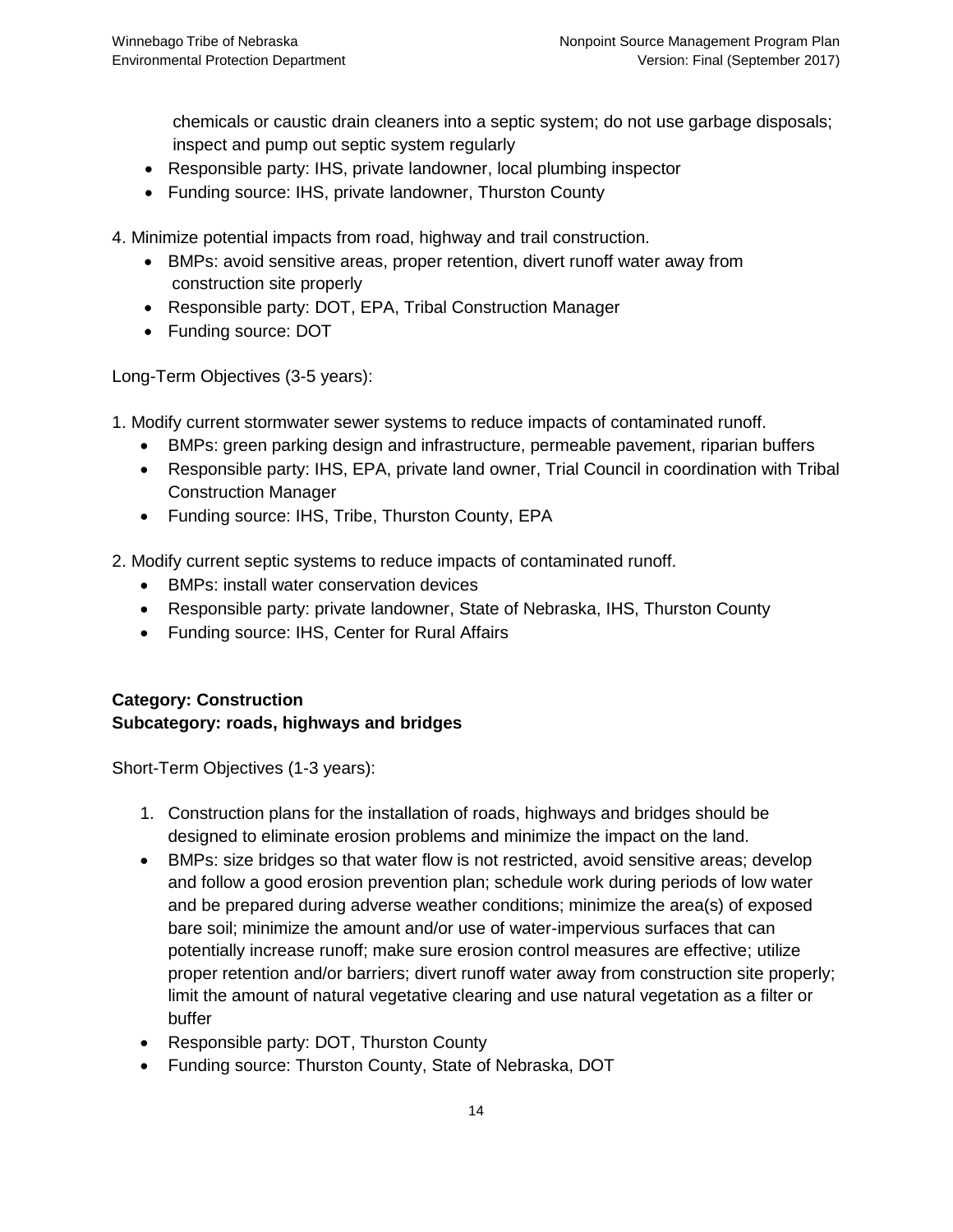Long-Term Objectives (3-5 years):

1. Communication amongst the County, State and Tribe that encourages that all new road, highway and bridge construction projects implement more restrictive BMPs.

- BMPs: education that provides better guidance to developer(s) and/or contractor(s) on determining most effective BMPs to utilize and policies, utilizing the appropriate BMPs for the type of construction situation and providing follow-up monitoring protocols to ensure that the construction area has been returned to original or near original state.
- Responsible party: Thurston County, Tribal Construction Manager, EPD, EPA, DOT
- Funding source: Thurston County, State of Nebraska, Tribe

### **Category: Silviculture**

# **Subcategory: harvesting, road construction, refueling or oil spills, leaks from equipment, forest management**

Short-Term Objectives (1-3 years):

- 1. Establish logging operational procedures that minimize erosion and stream sedimentation.
	- BMPs: maintain filter strips of natural vegetation between all logging operations and all water sources; keep all splash away from streams and other water bodies; create roads, ditches and culverts to divert runoff into the forest and install water bars and skid humps on sloped trails and haul roads so the runoff is diverted into the forest and not down the trail
	- Responsible party: private landowner, logging company/contractor, BIA Winnebago Agency, USACE, Tribal Council, Tribal Wildlife and Parks Department
	- Funding source: private landowner, logging company/contractor, BIA Winnebago Agency

2. Minimize localized contamination from pesticide use, refueling or oil spills and leaks from logging equipment.

- BMPs: education, good maintenance practices and following proper disposal practices
- Responsible party: private landowner, logging company/contractor
- Funding source: private landowner, logging company/contractor, BIA Winnebago Agency
- 3. Establish forest management practices that implement more restrictive BMPs.
	- BMPs: all logging operations will follow the procedures outlined in the Winnebago Indian Reservation Forest Management Plan (2009-2023)
	- Responsible party: Tribal Council, BIA Winnebago Agency, Nebraska Forest Service, Tribal Wildlife and Parks Department
	- Funding source: Unknown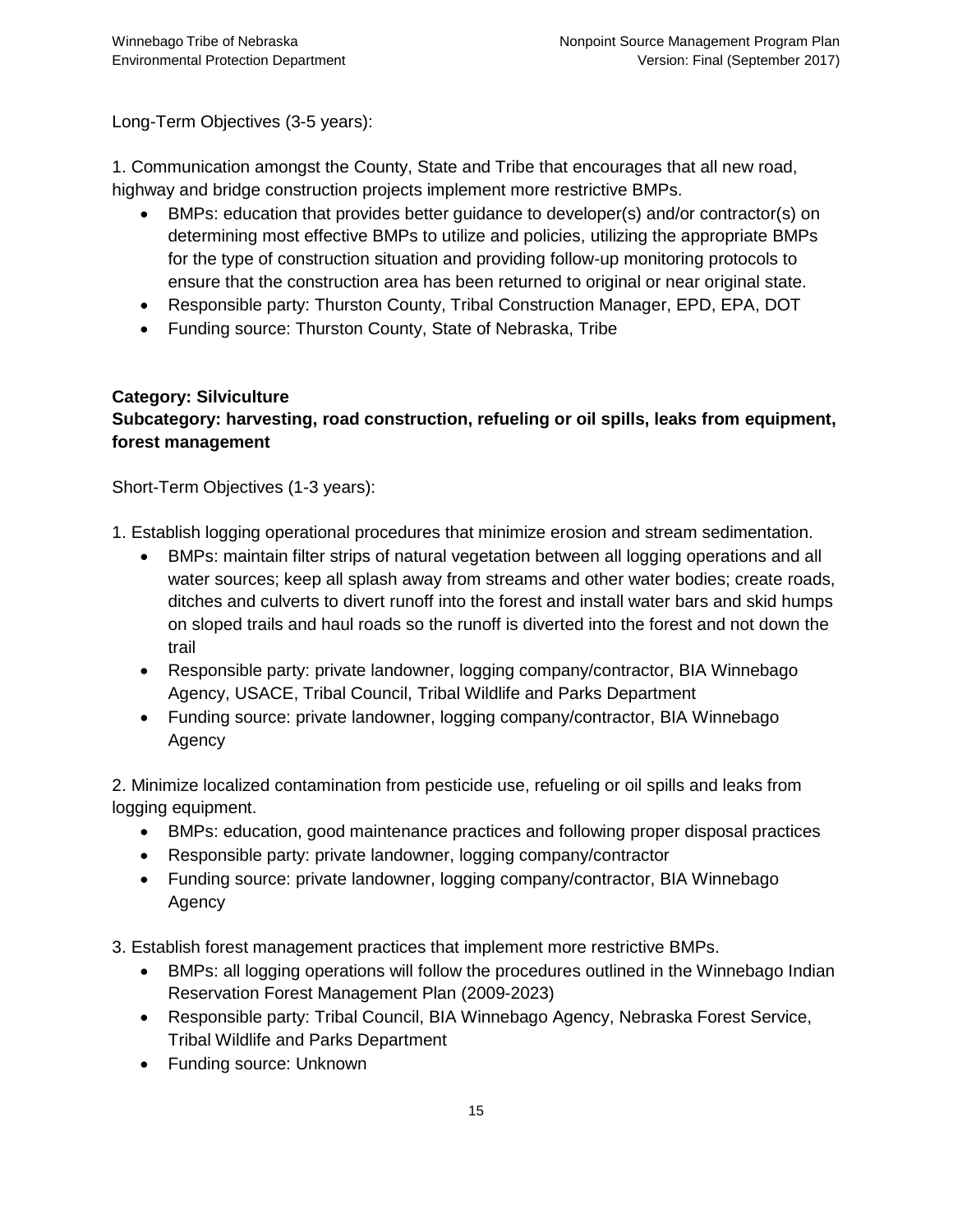Long-Term Objectives (3-5 years):

- 1. Establish desirable regeneration.
	- BMPs: follow procedures outlined in the Forest Management Guidelines (Appendix 9) of the Winnebago Indian Reservation Forest Management Plan (2009-2023)
	- Responsible party: Tribal Council, BIA Winnebago Agency
	- Funding source: Unknown

# **Public Notice and Comment**

The Tribe has chosen the option of conducting public notice after U. S. Environmental Protection Agency Region 7 review of the Nonpoint Source Assessment Report and Nonpoint Source Management Program Plan. The process of submitting documents for adequate public notice and opportunity for comment includes, but not limited to the following:

- 1. Copy was posted at government offices in the Village of Winnebago, Village of Thurston and Village of Emerson for a comment period of 30 days.
- 2. Copy was posted at public libraries in the Village of Emerson and Village of Thurston as well as the library at the Little Priest Tribal College for a comment period of 30 days.
- 3. Copy sent to relevant agencies and jurisdictions may include but not limited to Iowa Department of Natural Resources, Nebraska Department of Environmental Quality, Papio- Missouri River Natural Resources District, Lower Elkhorn Natural Resources District, United States Department of Agriculture, local Natural Resources Conservation Service and Bureau of Indian Affairs-Winnebago Agency for a comment period of 30 days.

The Tribe will provide responses to comments as a part of the finalized Nonpoint Source Management Program Plan.

The Nonpoint Source Management Program Plan was placed on Public Notice from March 21- April 21, 2016. The locations are as follows:

- Little Priest Tribal College/Village of Winnebago Library;
- Village of Winnebago Office;
- Village of Thurston Post Office;
- Village of Emerson Office; and
- Village of Emerson Library.

Plan was also submitted to Papio-Missouri River Natural Resources District (NRD), Lower Elkhorn River (NRD), Nebraska Department of Environmental Quality and US Dept of Agriculture: Natural Resources Conservation Service for their review and comment.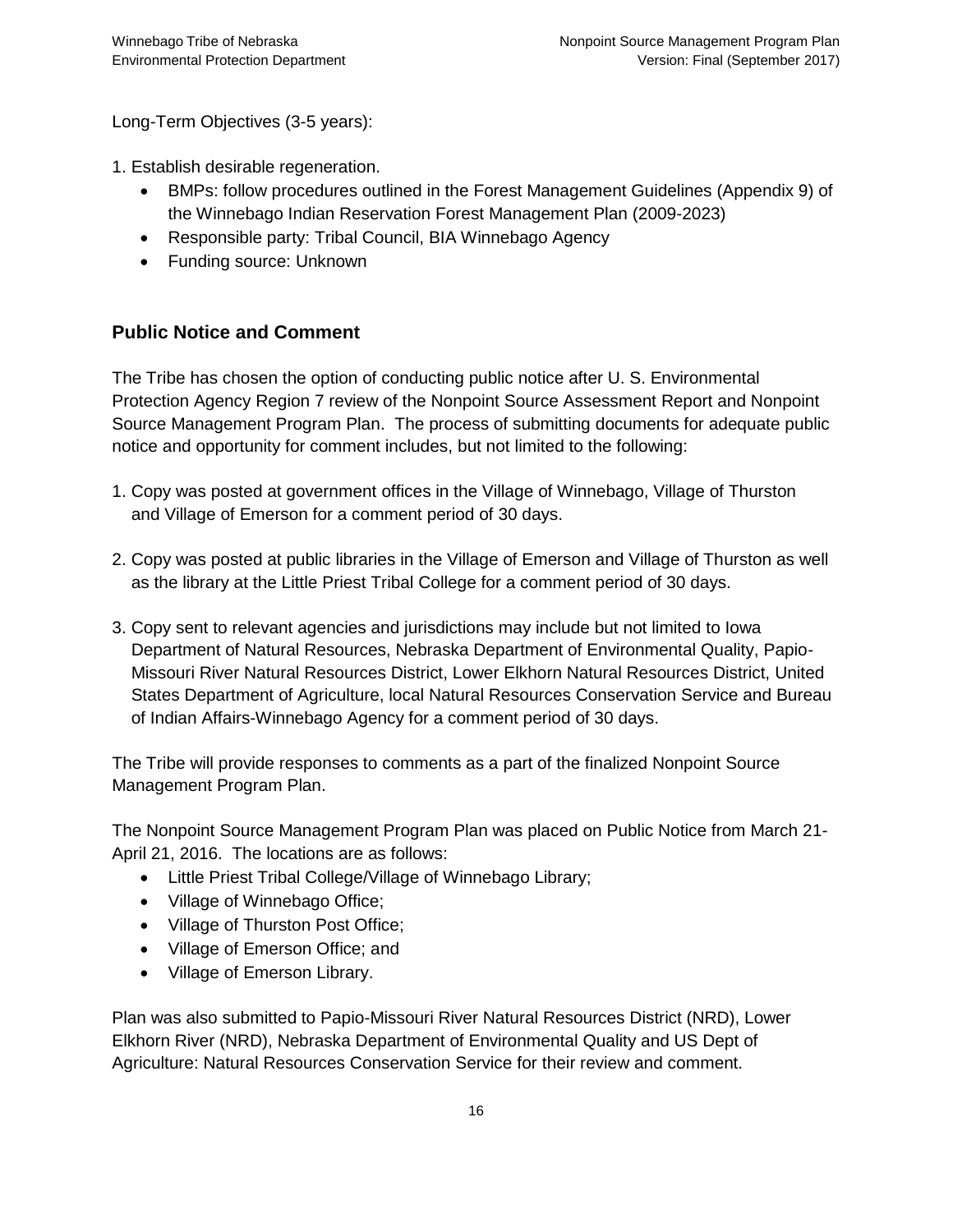On April 22, 2016, reviewed all e-mail messages received from March 21-April 21, 2016 for any comments on the Plan. No comments were received electronically and/or by mail or telephone. Also, as of May 6, 2016, no comments have been received by any Federal or State Agency.

### **References**

Environmental Protection Department, Winnebago Tribe of Nebraska, Winnebago Tribe of Nebraska Nonpoint Source Assessment Report, 2014

Maine Department of Environmental Protection, Environmental Management: A Guide for Town Officials Best Management Practices to Control Nonpoint Source Pollution, April 1992

Mesner, Nancy, Utah State University, Paige, Ginger, University of Wyoming, Best Management Practices Monitoring Guide for Stream Systems, B-1213, January 2011

Nonpoint Source Task Force, Nebraska Department of Environmental Control, Nebraska Nonpoint Source Management Plan, February 1990

Prichard Don, U.S. Department of the Interior, Bureau of Land Management, Riparian Area Management: A User Guide to Assessing Proper Functioning Condition and the Supporting Science for Lotic Areas, TR 1737-15 1998

US Environmental Protection Agency, Handbook for Developing and Managing Tribal Nonpoint Source Pollution Programs Under Section 319 of the Clean Water Act, 2010

Winnebago Tribe of Nebraska, Winnebago Tribal Code, Title 1: Court Rules, Article 1: Preliminary Provisions (1-101 Definitions) (1-102 Territorial jurisdiction), 1989 Winnebago Tribe of Nebraska, Winnebago Tribal Code, Title 7, Article 14 Winnebago Pollution Control Code, 1998

Winnebago Tribe of Nebraska, Winnebago Tribal Code, Title 8, Article 2 Water Management, 2009

Winnebago Tribe of Nebraska, Constitution/Bylaws of the Winnebago Tribe, Winnebago Reservation, 1936

[https://www.nrcs.usda.gov,](https://www.nrcs.usda.gov/) Definition of "Indian Country"

[https://www.organicfarmers.tripod.com](https://www.organicfarmers.tripod.com/)

[https://www.southernstates.com/articles/pesticide-alternatives.aspx,](https://www.southernstates.com/articles/pesticide-alternatives.aspx) Alternatives to Using Pesticides-Southern State Cooperative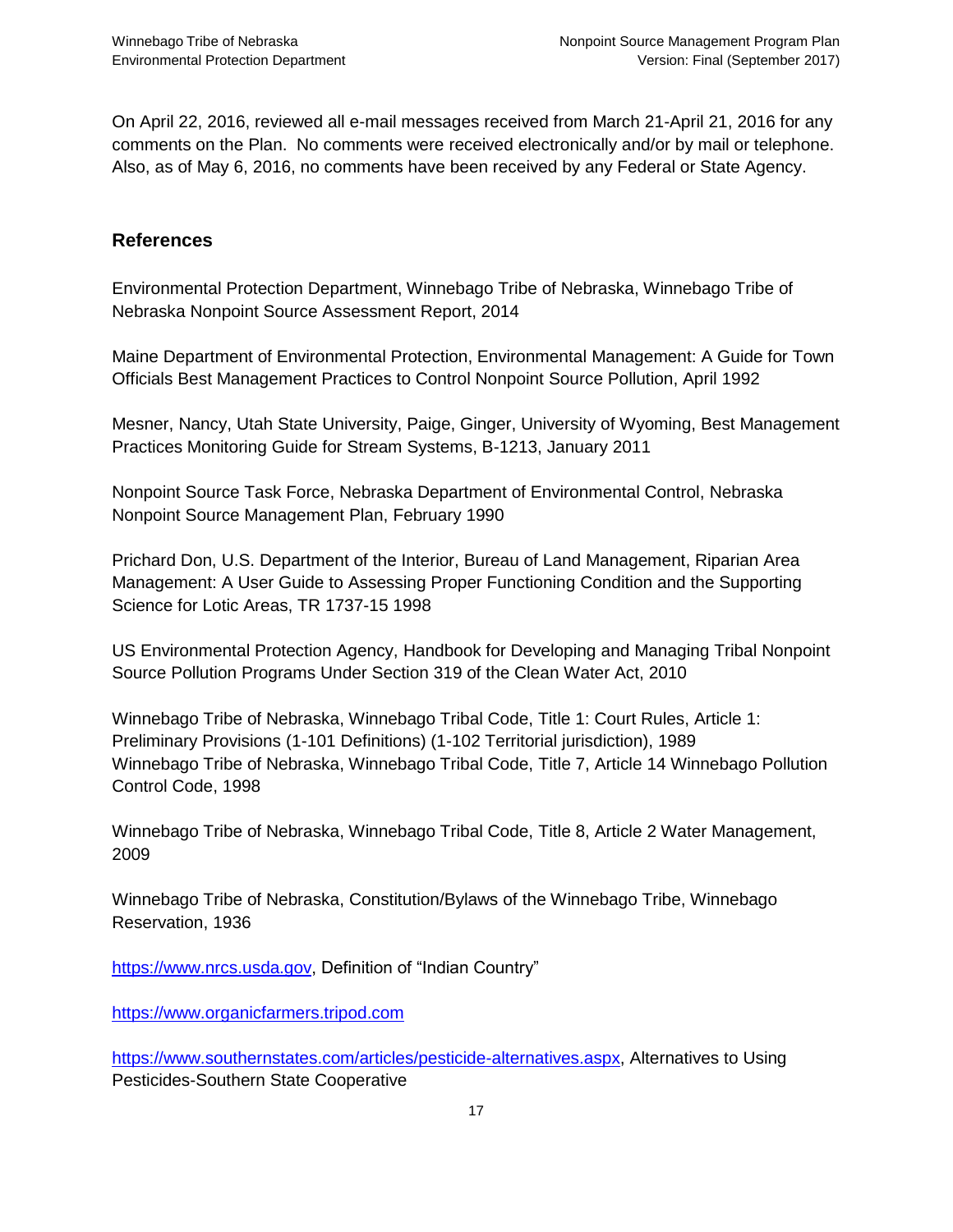Winnebago Reservation Forest Management Plan (2009-2023)

#### **Appendix A. Definition of Terms**

Allotted Land: land held in trust for the use of an individual Tribal member or their heirs. The federal government holds the title and the Tribal member holds the beneficial interest.

Best Management Practices: conservation and land management practices that reduce or prevent movement of pollutants to surface and ground water.

Code: means the statutory laws of the Tribe.

Fee Land: land held by an owner, whether Tribal or non-tribal.

Impairment: cause to diminish or degrade in strength, value or quality.

Indian Country: all land within the limits of any Indian reservation under the jurisdiction of the United States Government, notwithstanding the issuance of any patent, and, including right-ofway running through the Reservation.

Jurisdiction: means the Indian Country within the territorial jurisdiction of the Tribe.

Nonpoint Source Pollution: pollution caused by diffuse sources that are not regulated as point source.

Proper Function Condition: qualitative method for assessing the condition of riparian-wetland areas.

Reservation: means all the territory within the exterior boundaries of the Winnebago Indian Reservation including Flowers Island and other Tribal land located east of the Missouri River.

Silviculture: a branch of forestry dealing with the development and care of forests.

Stakeholder: a person(s) with an interest or concern involving NPS pollution.

Tribal Court: means the general legal system operating within the jurisdiction of the Tribe. Tribal Trust Land: land held in trust by the United States for the use of a Tribe. The United States holds the legal title and the Tribe holds the beneficial interest.

#### **Appendix B: Acronyms**

BIA: Bureau of Indian Affairs BMP: best management practice